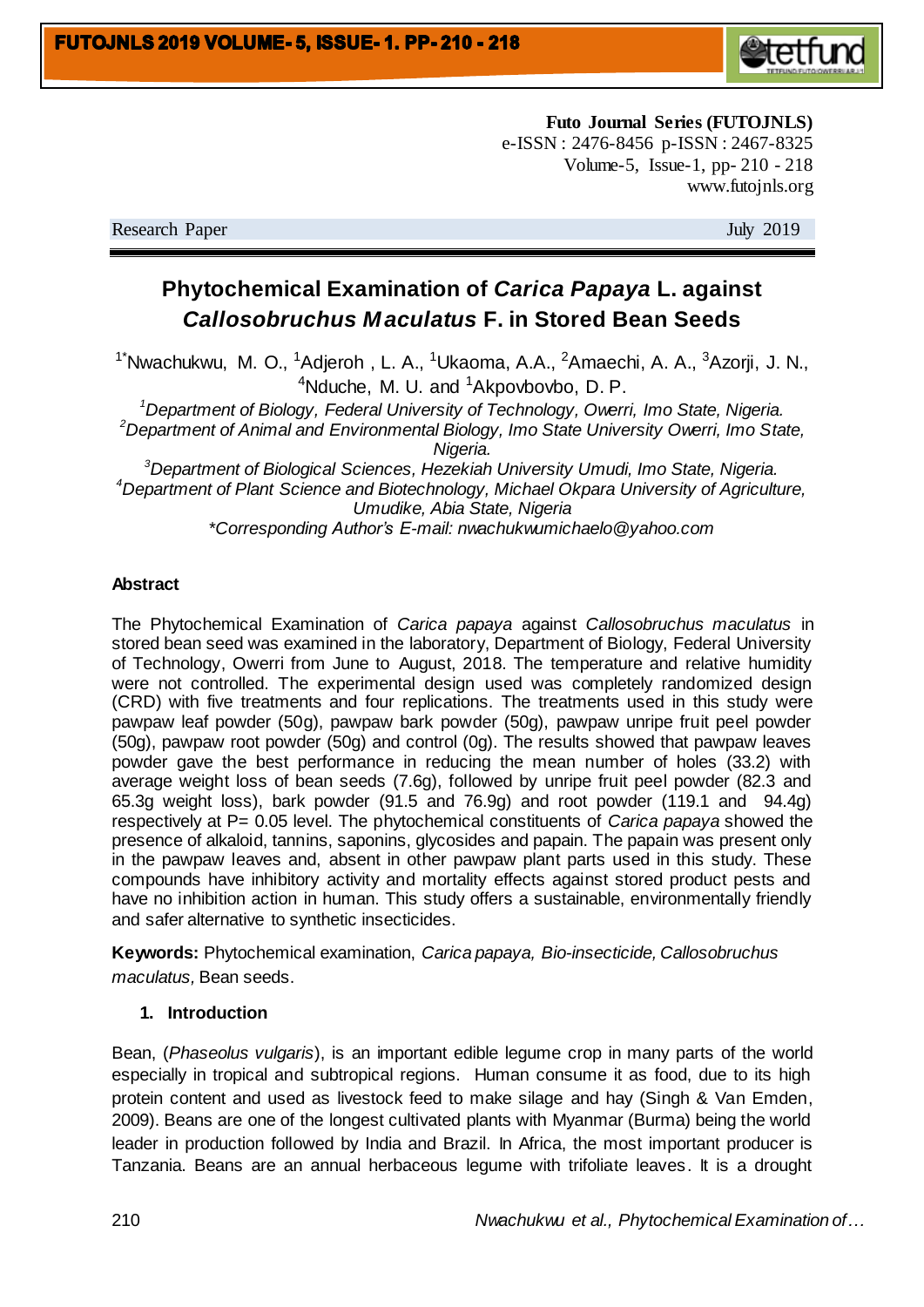

tolerant and short warm weather crop well adapted to the drier regions where other food legumes do not perform well. Bean production is affected by insect pests and disease infestations which lead to economic losses. Insect damage is the major constraint to bean grain production in most bean producing nations (Oluwafemi, 2005). The major insect pests that can cause economic loss are leafhoppers *(Empoasca spp)*, thrips (*Megaluro thripssjostedti—*Synonym: *Taenio thripssjostedti*), flower eating beetles *(Mylabris spp. and Coryna spp.*), blister beetles (*Hycleus lugens*), green stink bugs (*Nezara viridula*) and weevil *(Callosobruchus maculatus)* by Machacha, Obopile, Tshegofatso, Tiroesele, Gwafila & Ramokapane (2012) . The bean weevil is a cosmopolitan field-to-store pest ranked as the principal post-harvest pest of bean in the tropics. It causes substantial quantitative and qualitative losses manifested by seed perforation and reductions in weight, market value and germination ability of seeds (Chavez, 2011). In order to reduce serious losses experienced during storage, various techniques and control methods have been developed and more are still being developed. Management of bean seed storage pests relies heavily on the use of chemical insecticides. However, most of the small scale farmers have not adopted these new techniques due to some financial and technical reasons. Insecticides also have negative impact on the environment, humans and non-target organisms. Therefore, there is a need to develop cheap, safe and easy methods of protecting stored bean against bean weevil. Resource-poor farmers in Africa employ a range of traditional methods such as use of ash, sand, dry pepper and botanical extracts (Kang, Pittendrigh & Onstad, 2013). Naturally occurring plant products have been used to protect agricultural products against pests for many years in some parts of the world; many authors have reported insecticidal effects of plant products against a broad range of pests. Some of the techniques that can be explored include the use of plant products such as garlic, peppermint and chilies (Suleiman, 2011). Aromatic plants have both medicinal and aromatic properties and contain a variety of volatile oils which have insecticidal, anti-feedant and repellent effects on insect pests. The chemical repellency hypothesis states that non-host plant odors repel herbivores by disrupting their ability to locate or feed on the host plan (Bongoni, Steenbekkers, Verkerk, Van Boekel & Dekker, 2013). The plant products used for this study produce odors that are believed to repel weevils, thereby preventing them from attacking bean seeds. There is limited information on the use of the plant products as an alternative control method for controlling weevils in storage. The use of plant products may offer a sustainable, environmentally friendly and safer alternative to synthetic insecticides. Around the world, at least thirty five thousand (35,000) plant species are used for medical purpose (Kong, Gah, Chia & Ohia, 2003) and virtually all plant parts are usually consumed as food for efficient supply of energy. Most important industrial medicines are being synthesized from about 90 species of herbs and in developing countries like Nigeria, traditional medicines are usually based on herb mixtures collected from the wild (Molyneux, Lee, Gardner, Panter, & James, 2007). However, attention has been given to the medicinal values of plants and plants remedy in safety, efficiency, economy, and its suitability as food for efficient of energy. Most medicaments especially African, traditional medicines are prepared often from combination of two or more plant product such as *Carica papaya* which belongs to the family of Caricaceae, and several species of Caricaceae have been used as remedy against a variety of diseases (Mello, Gomes, Lemos, Delfino, Andrade, Lopes & Salas, 2008). Papaya offers not only the luscious taste but is a rich source of antioxidant nutrients such as carotenes, vitamin C and flavonoids; the B vitamins, folate and pantothenic acid; and the minerals, potassium and magnesium; and fiber (Suleiman, 2011). Together, these nutrients promote the health of the cardiovascular system and also provide protection against colon cancer.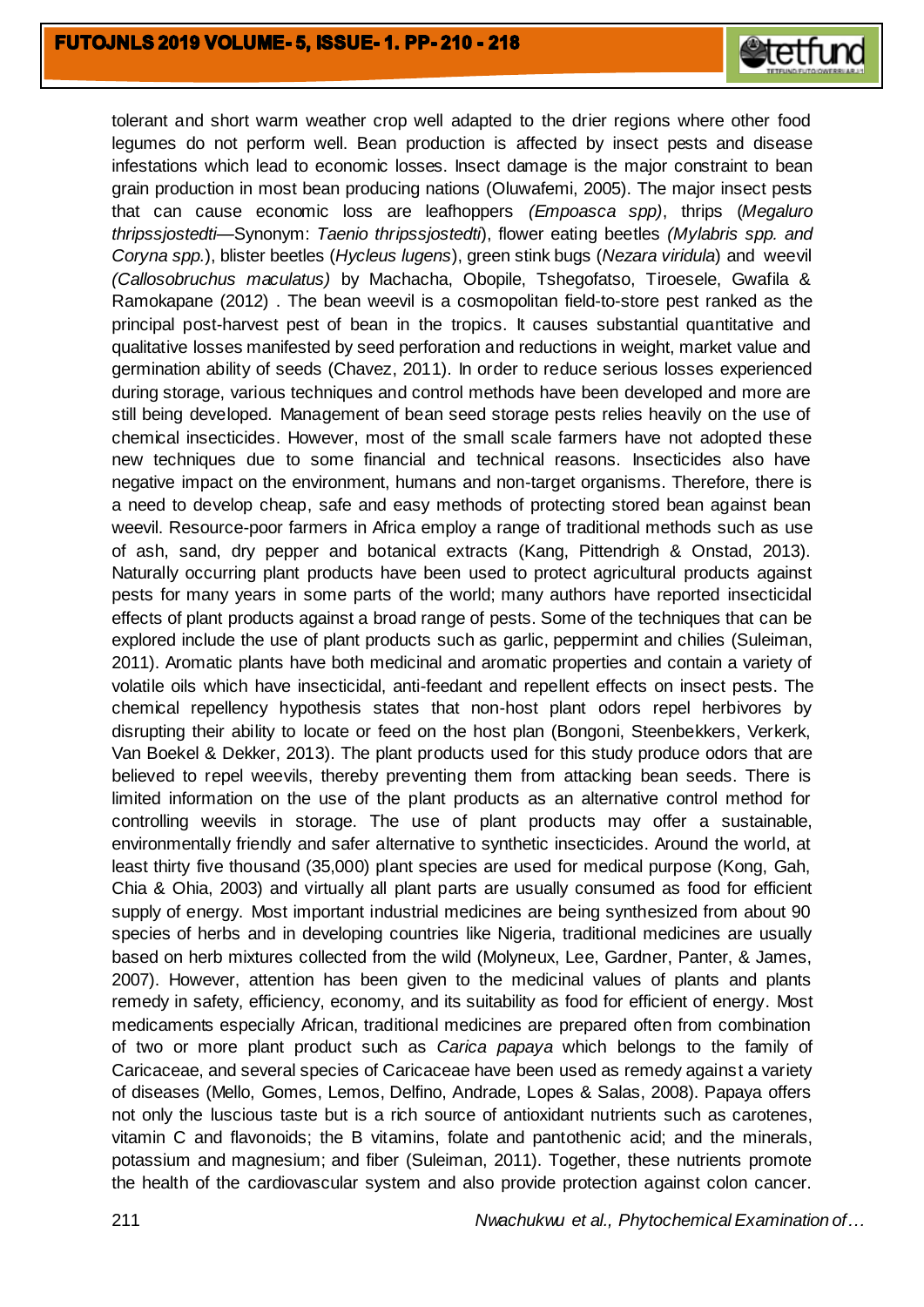

The fruit is valued for its proteolysis enzymes including papain, which is used like brome lain, a similar enzyme found in pineapple, to treat sports injuries, other causes of trauma, and allergies (Rivera-Pastrana, Yahia, & Gonzilez-Aguilar, 2010). The fruits, leaves, seeds and stem of *Carica papaya* contain novel biological active compounds, which are potent as therapeutics or useful in industrial processes (Ravishankar, Rajora, Greco & Osborn, 2013). The present study was undertaken to examine the phytochemicals constituents of *Carica papaya* parts in eradicating weevil infestation in bean seeds

The incessant infestation of insect pest on food products has been a problem to the agricultural sector, to a large extent played a significant role in the reduction of farm product yield (Diouf, 2011 & Qiu, Sun, Zhang, Xu, Yan, Han & Wang, 2014). A drastic decline in farmer's income, increased expenditure in methods of pest controls (chemical, physical and biological), seed perforation, spread of diseases, loss of viable seeds for cultivation etc. With the high rate of insect infestation on farm products, there is need to research into viable means that are environmental friendly in decimating their hostile effect thus the reason for carrying out the phytochemical examination of *Carica papaya* against *Callosobruchus maculatus* (bean weevil) on stored bean seeds.

# **2. Materials and Methods**

## **2.1. Study Area**

This research was investigated in the Laboratory, Department of Biology, Federal University of Technology, Owerri. The mean temperature of the laboratory ranges from  $27^{\circ}$ C-  $30^{\circ}$ C and the mean relative humidity ranges from 81% - 90%. The federal University of Technology, Owerri lies between latitude  $05^{\circ}$  21<sup>1</sup> and 05 $^{\circ}$  42<sup>1</sup>N and longitude 07 $^{\circ}$  48<sup>1</sup> and 06 $^{\circ}$  53<sup>1</sup>E. The region consists of tropical rainforest zone with average annual rainfall distribution of 2,250mm -2,800mm. This zone produces many agricultural products like maize, melon, bean, corn and palm products.

# **2.2. Experimental design used**

The experimental design used was Complete Randomized Design (CRD), with five treatments replicated four times in the laboratory giving a total of twenty plates. The treatments include the following;

#### $T_0$  = Control (no application of pawpaw powder)

- $T_1$ = Pawpaw leaves powder (50g)
- $T_2$  = pawpaw bark powder (50g)
- $T_3$  = pawpaw unripe fruit powder (50g)
- $T_4$  = pawpaw root powder (50g)

#### **2.3. Treatment preparation and application procedure**

The freshly pawpaw parts were procured locally from Ehime Mbano L.G.A Imo state. The pawpaw plant parts (leaves, roots, bark, unripe fruit peels) were washed and air dried for 30days and grinded with the electric blender into 50g of pawpaw plants parts each and were used to store bean seeds of which 50g bean weevils (*Callosobruchus maculatus*) were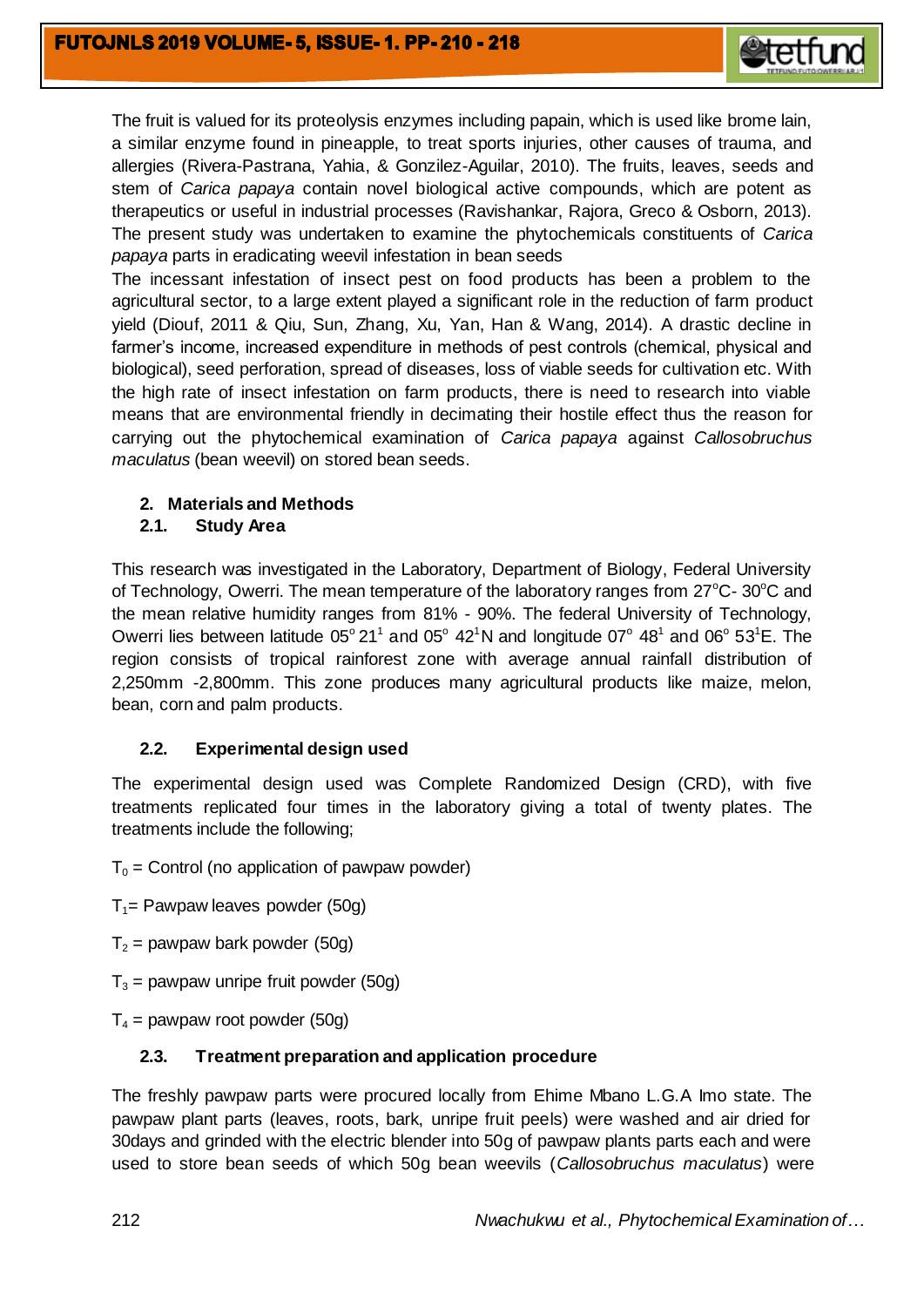

introduced in plastic plates covered with the net and held with rubber band for three months in the laboratory. Observations were made and recorded

## **2.4. Experimental parameters investigated**

The mortality rate of *Callosobruchus maculatus* was recorded at 4 weeks, 8 weeks, and 12 weeks intervals by counting the number of dead *Callosobruchus maculatus*, as well as mean number of holes on bean seed caused by *Callosobruchus maculatus.* The numbers of holes on the bean seeds were determined by counting and the holes 0n each seed in plates were recorded. The weight loss of the bean seed was evaluated by difference between the initial weight of the seeds before infestation and the final weight of the bean seed after infestation by *Callosobruchus maculatus.*

## **2.5. Phytochemical analysis of pawpaw plant parts**

The phytochemical analysis for alkaloid, tannins, saponins, glycosides and papain were carried out according to standard methods of Trease & Evans (1999) and Edeoga, Okwu & Mbaebie (2006).

## **2.6. Statistical Analysis**

Data collected were subjected to analysis of variance (ANOVA) procedures using Statistical Package for Social Sciences (SPSS) version 20 and treatment mean were separated using Duncan multiple range test (DMRT) at 0.05% probability level.

## **3. Results and Discussion**

# *3.1.* **Death rate of** *Callosobruchus maculatus*

The control treatment shows no significant effect in the mortality in all weeks of observations (2weeks to 8 weeks). The pawpaw plant parts powder showed significant mortality effect in the control of *Callosobruchus maculatus* in all weeks (Table 1). The leave powder killed all *Callosobruchus maculatus* within 8 weeks after introduction (WAI). The fruit peel powder, bark powder and root powders had mortality effects and were not able to kill all the *Callosobruchus maculatus* within 8 weeks after introduction.

|                                   | Mean number of dead weevils         |                    |                    |                    |                           |  |
|-----------------------------------|-------------------------------------|--------------------|--------------------|--------------------|---------------------------|--|
| Pawpaw plants parts<br>powder (g) | Mean number of<br>weevil introduced | 4WAI               | 8WAI               | 12WAI              | Mean number<br>alive      |  |
| Control (0)                       | $50^{\circ} \pm 0.01$               | $0^{\circ}$ + 0.00 | $0^{9}$ ± 0.00     | $0^{\circ}$ ± 0.00 | $\frac{1}{60^4 \pm 0.01}$ |  |
| Leaves powder (50)                | $50^a \pm 0.01$                     | $26^a$ + 1.70      | $24^a$ ±1.63       | $0^{\circ}$ ± 0.00 | $0^e \pm 0.00$            |  |
| Bark powder (50)                  | $50^a \pm 0.01$                     | $12^{bc}$ ±1.15    | $18^b$ ±1.41       | $10^{ab}$ ±1.05    | $10^{\circ}$ ±1.05        |  |
| Unripe fruit peel<br>powder(50)   | $50^a \pm 0.01$                     | $14^b$ ± 1.23      | $19^b$ ±1.45       | $12^a + 1.15$      | $5^{\circ}$ ± 0.75        |  |
| Root powder(50)                   | $50^a \pm 0.01$                     | $10^{\circ}$ ±1.05 | $13^{\circ}$ ±1.20 | $8^b \pm 0.94$     | $19^b \pm 1.45$           |  |

Table 1: Effect of Pawpaw Plant Parts Powder on Bean Weevil Mortality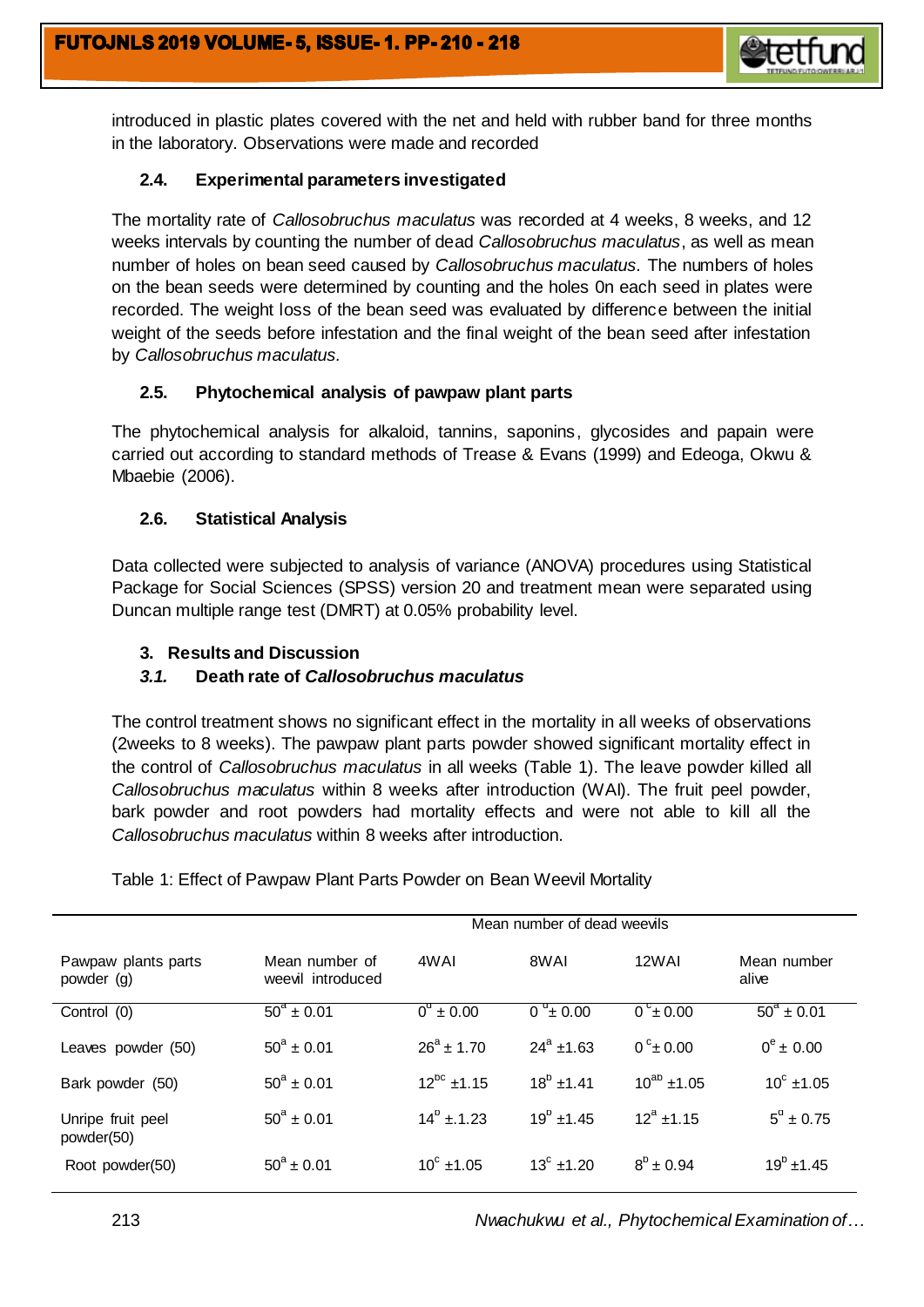

WAI = Weeks after introduction

Mean along the column having different letters of superscript differ significantly at  $P = 0.05$  level (DMRT)

## **3.2. Number of holes and weight loss of bean seeds treated with pawpaw plant parts powders**

Pawpaw leave powder (50g) gave the lowest mean number of holes on bean seed (33.2) with percentage mortality of 100%, followed by pawpaw fruit peel powder (50g) with mean number of holes (82.3) and percentage mortality of 90% (Table 2). The highest mean number of holes on bean seeds was in the control treatment (171.4), where there was no application of pawpaw plant parts powder. The average weight loss was recorded high in control treatment (159.3g) and was significantly high than the bean seeds treated with pawpaw root powder (94.4g), Pawpaw bark powder (76.9g), Pawpaw fruit powder (65.3g) and pawpaw leave powder (7.6g) respectively.

Table 2: Effect of Pawpaw Plants Parts Powder on Number Of Holes And Weight Loss Of Bean Seed.

| Pawpaw<br>plant parts               | Average<br>initial weight | Average final<br>weight of | mean<br>number of     | Average<br>weight loss | mean<br>number      | Mortality<br>$(\% )$ |
|-------------------------------------|---------------------------|----------------------------|-----------------------|------------------------|---------------------|----------------------|
| powder (g)                          | of seeds $(q)$            | seeds(g)                   | holes                 | (g)                    | of dead<br>weevil   |                      |
| Control (0)                         | $300^a \pm 0.01$          | $141.7^{\circ}$ ± 3.97     | $171.4^a \pm 4.36$    | $159.3^{\circ}$ ±4.21  | $0^{\circ}$ ±0.00   | $0^{\circ}$ ±0.00    |
| Leaves<br>powder (50)               | $300^a \pm 0.01$          | $292.4^{\circ} \pm 5.70$   | $33.2^d \pm 1.92$     | $7.6^{\circ}$ ±0.92    | $50^{\circ}$ ±2.36  | $100^{\circ}$ ±3.33  |
| <b>Bark</b><br>powder(50)           | $300^a \pm 0.01$          | $223.1^b \pm 4.98$         | $91.5^{\circ}$ ±3.19  | $76.9^{\circ}$ ±2.92   | $40^{b}$ ± 2.11     | $80^{\circ}$ ±2.98   |
| Unripe fruit<br>peel powder<br>(50) | $300^a \pm 0.01$          | $234.7^{\circ}$ ± 5.11     | $82.3^{\circ}$ ±3.02  | $65.3^{\circ}$ ±2.69   | $45^{ab}$ ± 2.24    | $90^{ab} \pm 3.16$   |
| Root<br>powder(50)                  | $300^a \pm 0.01$          | $205.6^{\circ} \pm 4.78$   | $119.1^{\circ}$ ±3.64 | $94.4^{\circ}$ ±3.24   | $31^\circ \pm 1.86$ | $62^{\circ}$ ±2.62   |

Mean along the column having different letters of superscript differ significantly at P = 0.05 level (DMRT)

#### **3.3. Nutrient proximate and phytochemical of pawpaw plant parts**

Table 3 and Table 4 shows results on nutrient proximate and phytochemical constituents of pawpaw plant parts. The pawpaw plant parts contained the entire nutrient proximate tested like crude protein, fat, total ash, carbohydrate and fibre per 100 grams. The phytochemical found were alkaloid, tannin, saponins and glycosides in all the pawpaw plant parts (Table 4). Papain was only present in the pawpaw leaves powder.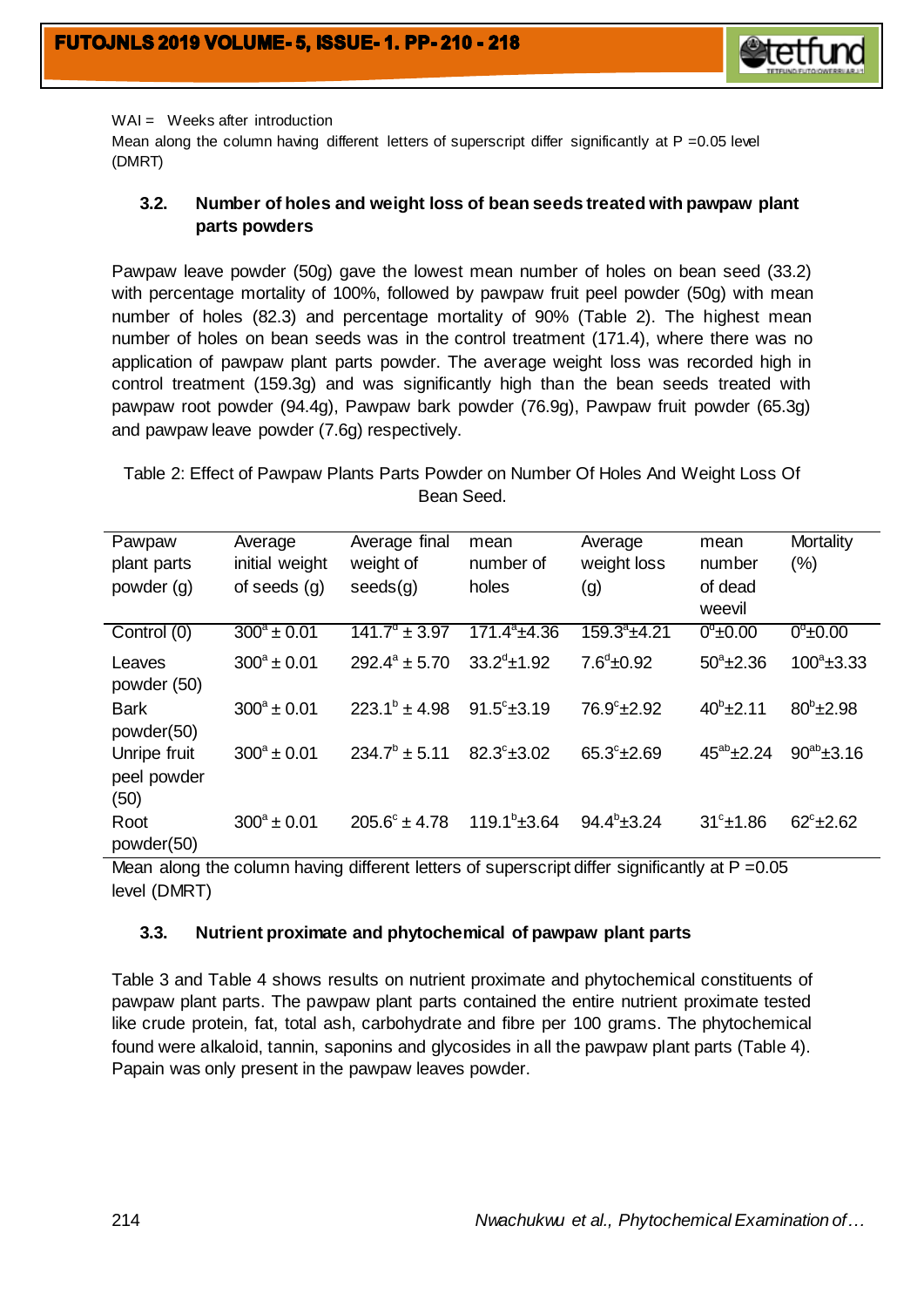

|                   |      |             | Values per 100 grams |      |  |
|-------------------|------|-------------|----------------------|------|--|
| Constituents      | Leaf | <b>Bark</b> | Unripe               | Root |  |
|                   |      |             | <b>Fruit Peel</b>    |      |  |
| Crude protein(g)  | 0.63 | 0.43        | 0.39.                | 0.35 |  |
|                   |      |             |                      |      |  |
|                   |      |             |                      |      |  |
| Fat (Total lipid) | 0.29 | 0.22        | 0.11                 | 0.09 |  |
| (g)               |      |             |                      |      |  |
| Total ash (g)     | 0.69 | 0.62        | 0.27                 | 0.32 |  |
|                   |      |             |                      |      |  |
|                   |      |             |                      |      |  |
| Carbohydrate(g)   | 9.91 | 9.65        | 9.26                 | 8.37 |  |
|                   |      |             |                      |      |  |
| Fibre $(q)$       | 1.88 | 1.66        | 1.32                 | 1.58 |  |
|                   |      |             |                      |      |  |
|                   |      |             |                      |      |  |

#### Table 3: Nutrient Proximate of *Carica papaya* Plant Parts

Table 4: Phytochemical Analysis of *Carica papaya* Plant Parts

| Constituents |           | Leaf      | <b>Bark</b> | Unripe Fruit Peel | Root      |
|--------------|-----------|-----------|-------------|-------------------|-----------|
| Alkaloid     |           | $\ddot{}$ | $\ddot{}$   | $\ddot{}$         | $+$       |
| Tannins      |           | $\ddot{}$ | $\ddot{}$   | $\ddot{}$         | $\ddot{}$ |
| Saponins     |           | +         | $\ddot{}$   | $\ddot{}$         | $\ddot{}$ |
| Glycosides   |           | $\ddot{}$ | $\ddot{}$   | $\ddot{}$         | $\ddot{}$ |
| Papain       |           | $\ddot{}$ |             | -                 |           |
|              | $\ddot{}$ | $=$       | Present     |                   |           |
|              |           | =         | Absent      |                   |           |

This study showed that plant parts of pawpaw were effective in the reduction of *Callosobruchus maculatus*. This study also indicated that pawpaw leaves powder possess toxicity, feeding and oviposition deterred effect on *Callosobruchus maculatus* and reduced weight loss and number of holes on bean seeds. This possessed contact toxicity on *Callosobruchus maculatus.* The toxicity of the pawpaw leave powder may be attributed to papain compound found only in the leaves in this study. This work is in agreement with the work of Belmain and Stevenson (2001) that reported effective use of *C.sinensis* powder against legume pests. Adebiyi, Adaikan & Prasad*.* (2002) assayed that the pharmaceuticals of unripe pulp of pawpaw reported only the presence of saponins which agrees to this study, that reveals the treatments caused significant reduction in control of *Callosobruchus maculatus* when compared to control treatment. Therefore this study indicated that pawpaw plant parts could be used as potential storage grain protectants. Development of pest resistance to pesticides has forced the farmers to use extensive doses of insecticides, which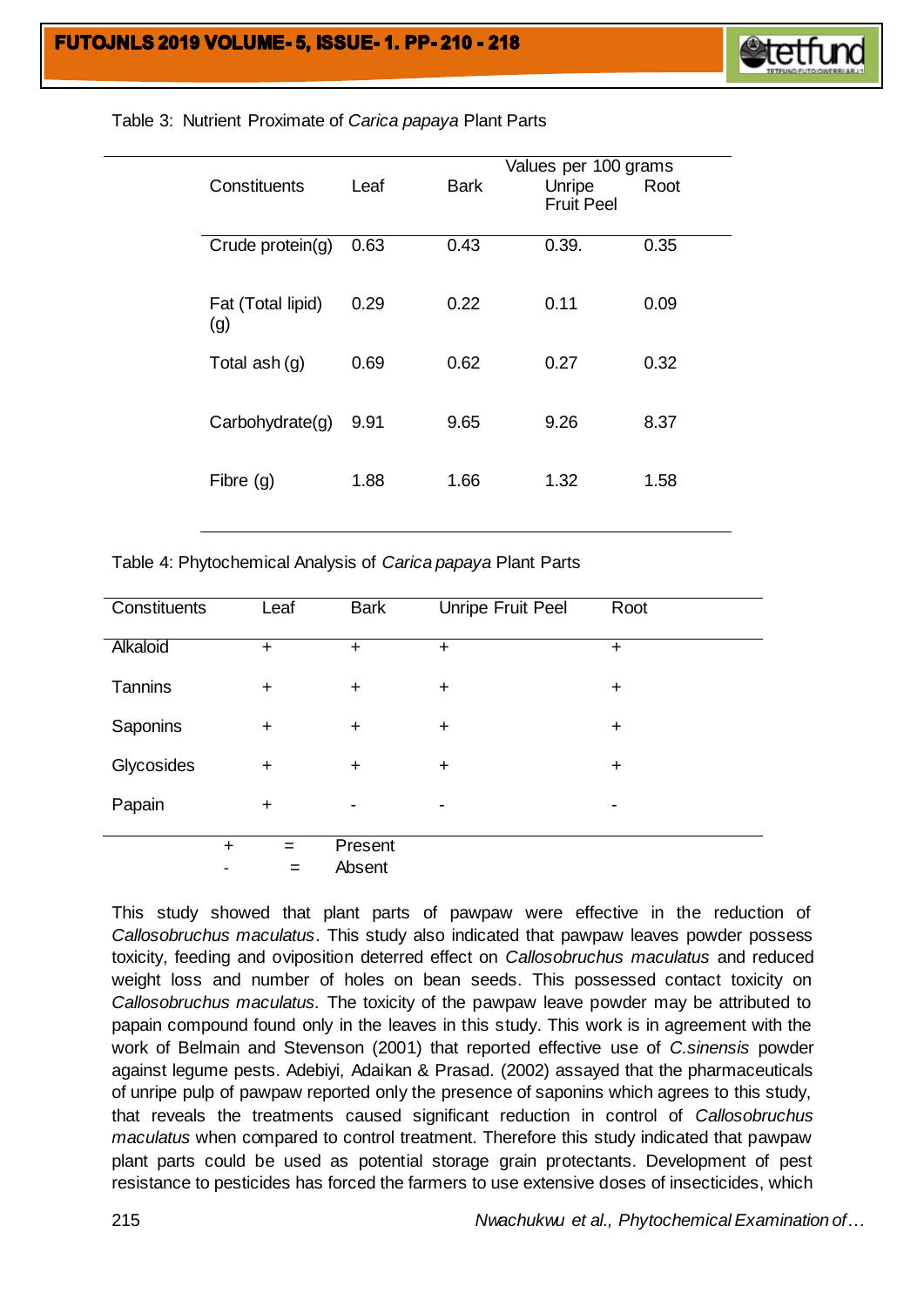

is worldwide concern in term of pesticide residues, pest resistance and problems that synthetic insecticides have caused to the environment, well as human have resulted in using plant extracts and plant natural products for insect control (Boxall, Brice, Taylor & Bancrofti, 2002 & Nwachukwu, Okoro, Ahumibe, Nkwocha & Nwachukwu, 2014).

Pesticides are notorious for hazardous impact on human health and environment, therefore the health concerns demand food free from synthetic insecticides with alternative to insecticides by using pest and disease resistant varieties, bio pesticides and cultural practices.

## **4. Conclusion**

The papaw leaves powder gave the most effective result in the control of *Callosobruchus maculatus* in this present study. The unripe fruit peel powder and the bark powders followed in reducing the number of *Callosobruchus maculatus* in the storage.

The greatest infestation and damage to storage bean seeds was observed in control treatment with no mortality and having high mean number of holes and mean number of weight loss on the bean seeds.

## **5. Recommendations**

There is need for more protective measures and researchers to develop biopesticides for stored or agricultural products targeting on isolated bioactive compound of botanical against the fertility gemone or genetic makeup of storage pests. In addition, to seek out botanicals for anti-oviposition and larvicidal efficacy to help break the life cycle and hinder development of pest metamorphic stages.

# **References**

- Adebiyi, A., Adaikan, P.G. & Prasad, R. (2002). Pawpaw (*Carica papaya*) consumption is unsafe in pregnancy, fact or fable: Scientific evaluation of common belief in some parts of Asia using rat models. *British Journal of Nutrition.* 88, 199-203.
- Belmain, S. & Stevenson, P. (2001). Ethnobotanical in Ghana. Reviving and Modernizing Age Old Farmer Practice. *Pesticide outlook*. 3, 241- 246.
- Bongoni, R., Steenbekkers, L. A., Verkerk, R., Van Boekel, M.A. & Dekker, M. (2013). Studying consumer behaviour related to the quality of food: A case on vegetable preparation affecting sensory and health attributes. *Trends in Food Science and Technology*. 33, 139–145.
- Boxall, B.A., Brice, J.R., Taylor, S.J. & Bancrofti, R.D. (2002).Technology and management of Storage. In: Farell, G. and Orchad, J.E (eds). Crop Post Harvest Science and Technology, Principles and Practice. National Resources Institute. University of Greenwich. 141-23.
- Daniel, Z. & Maria, H. (2012). Domestication of Plants in the Old World Oxford University Press[, ISBN](https://en.wikipedia.org/wiki/International_Standard_Book_Number_%28identifier%29) [0199549060,](https://en.wikipedia.org/wiki/Special:BookSources/0199549060) 114.
- Diouf, D. (2011). Recent advances in beans seed *Phaseolus vulgaris*. Economics research for genetic improvement. *African Journal of Biotechnology.* 10, 2803–2810.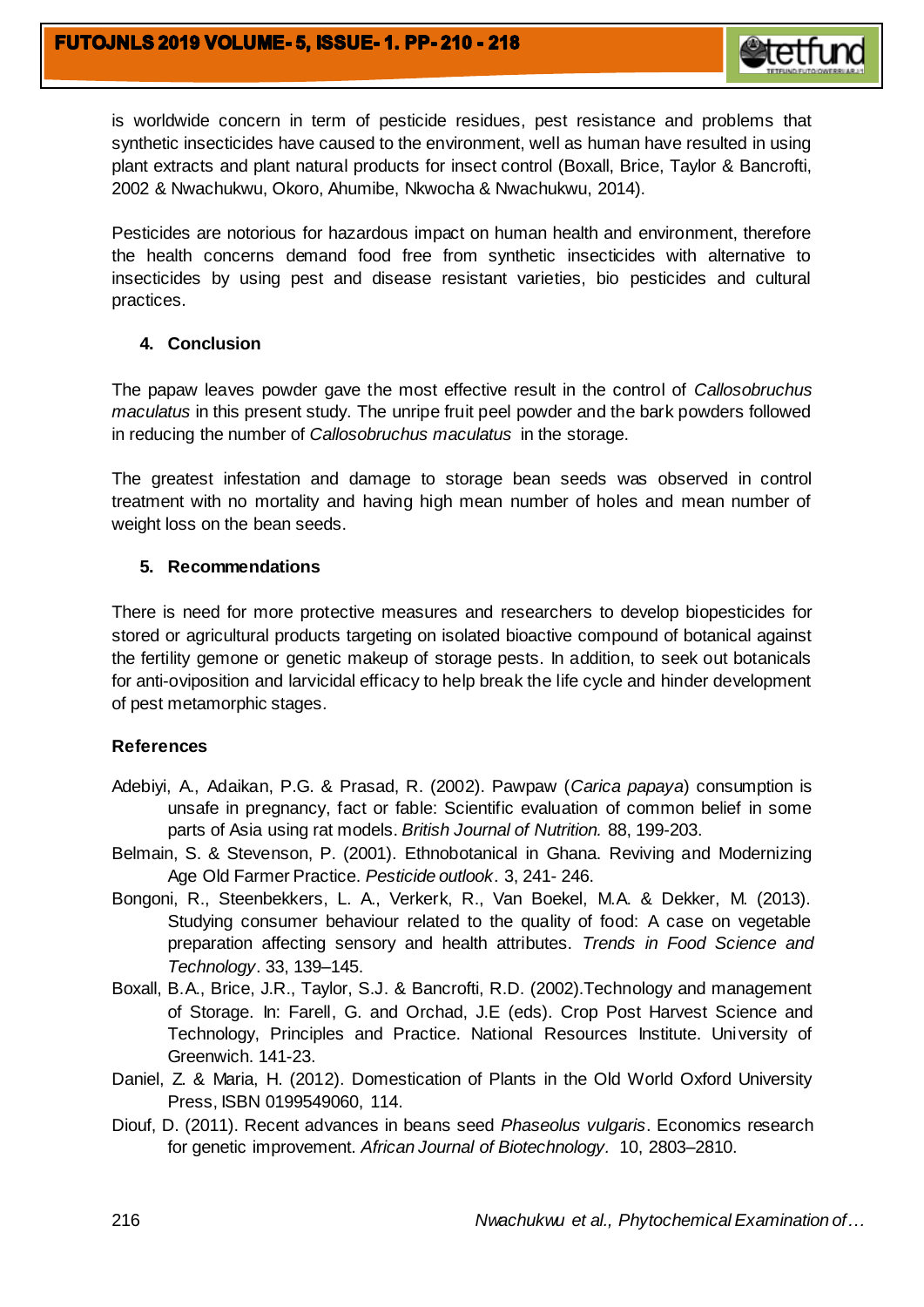

- Dugje, I. Y., Omoigui, L. O., Ekeleme, F., Kamara, A. Y. & Ajeigbe, H. (2009). "Farmers' Guide to Bean Production in West Africa.". International Institute of Tropical Agriculture. Ibadan, Nigeria. 23-28.
- Edeoga, H.O., Okwu, D. E. & Mbaebie, B. O. (2006). Phytochemical Constituents of some Nigerian Medical Plants. *African Journal of Biochemistry. 4(7), 685-688.*
- Kang, J. K., Pittendrigh, B.R. & Onstad, D.W. (2013). Insect resistance management for stored product pests: a case study of bean weevil. *Journal of Economic Entomology.* 106 (6), 2473–2490.
- Kittakoop, P., Mahidol, C. & Ruchirawat, S. (2014). Alkaloids as important scaffolds in therapeutic drugs for the treatments of cancer, tuberculosis, and smoking cessation. *Curriculum Top Medical Chemistry*. 14 (2), 239–252.
- Kong, J. M., Gah, N. K., Chia, L. S. & Ohia, T. F. (2003). Recent Advances in traditional plant drugs and orchids. *Pharmaceutical science*. 24, 4-21.
- Mello, V. J., Gomes, M. T., Lemos, F. O., Delfino, J. L., Andrade, S. P., Lopes, M. T. & Salas, C.E. (2008)*.* The gastric ulcer protective and healing role of cysteine proteinases from *Caricaca ndamarcensis*. *Phytomedicine*.15, 237–244.
- Milind, E & Parle, S. (2011). Basket full benefits of pappaya. International research. *Journal of Pharmacy*, 6-12.
- Molyneux, R.J., Lee, S.T., Gardner, D.R., Panter, K.E. & James, L.F. (2007). [Phytochemicals: the good, the bad and the ugly. .](https://naldc.nal.usda.gov/download/13290/PDF)*Phytochemistry*. 68, 2973–2985
- Muller-Harvey, I. & McAllan, A. B. (2002). Tannins: Their biochemistry and nutritional properties. Adv. Plant Cell Biochemistry. *Biotechnology.* 1, 151–217.
- Nwachukwu, M. O., Okoro, L. C., Ahumibe, K. U., Nkwocha, G. A. & Nwachukwu, C. I. (2014). Insecticidal potentials of *Moringa oleifera* against stink bugs (*Aspavia amigera*) Heteroptera pentatomidae on green (*Amaranthus hybridus*). *Journal of sustainable Agriculture and the Environment*. 15 (2), 211-216.
- Oluwafemi, A.R. (2015) Comparative effects of three plant powders and pirimiphos-methyl against the infestation of *Acanthoscelides obtectus* in bean seeds. *African Journal of Entomology.* 1, 87–99.
- Palermo, M., Pellegrini, N. & Fogliano, V. (2014). The effect of cooking on the phytochemical content of vegetables. *Journal of the Science of Food and Agriculture*. 94 (6), 1057– 70.
- Qiu, S., Sun, H., Zhang, A. H., Xu, H. Y., Yan, G. L., Han, Y. & Wang, X. J. (2014). "Natural alkaloids: basic aspects, biological roles, and future perspectives". *China Journal of Natural Medicine*. 12 (6), 401–406.
- Ravishankar, D., Rajora, A. K., Greco, F. & Osborn, H. M. (2013). Flavonoids as prospective compounds for anti-cancer therapy. *The International Journal of Biochemistry and Cell Biology*. 45 (12), 2821–2831.
- Rivera-Pastrana, D. M., Yahia, E. M. & González-Aguilar, G. A. (2010). Phenolic and carotenoid profiles of papaya fruit (*Carica papaya*) and their contents under low temperature storage. *Journal of Science for Food and Agriculture*. 90 (14), 2358– 2365
- Rossetto, M. R., Oliveira, D.O., Nascimento, J. R., Purgatto, E., Fabi, J. P., Lajolo, F. M. & Cordenunsi, B.R. (2008). Benzylglucosinolate, benzylisothiocyanate, and myrosinase activity in papaya fruit during development and ripening. *Journal of Agriculture and Food Chemistry*. 56 (20), 9592–9599.
- Siasos, G., Tousoulis, D., Tsigkou, V., Kokkou, E., Oikonomou, E., Vavuranakis, M., Basdra, E. K., Papavassiliou, A. G. & Stefanadis, C. (2013). Flavonoids in atherosclerosis: An